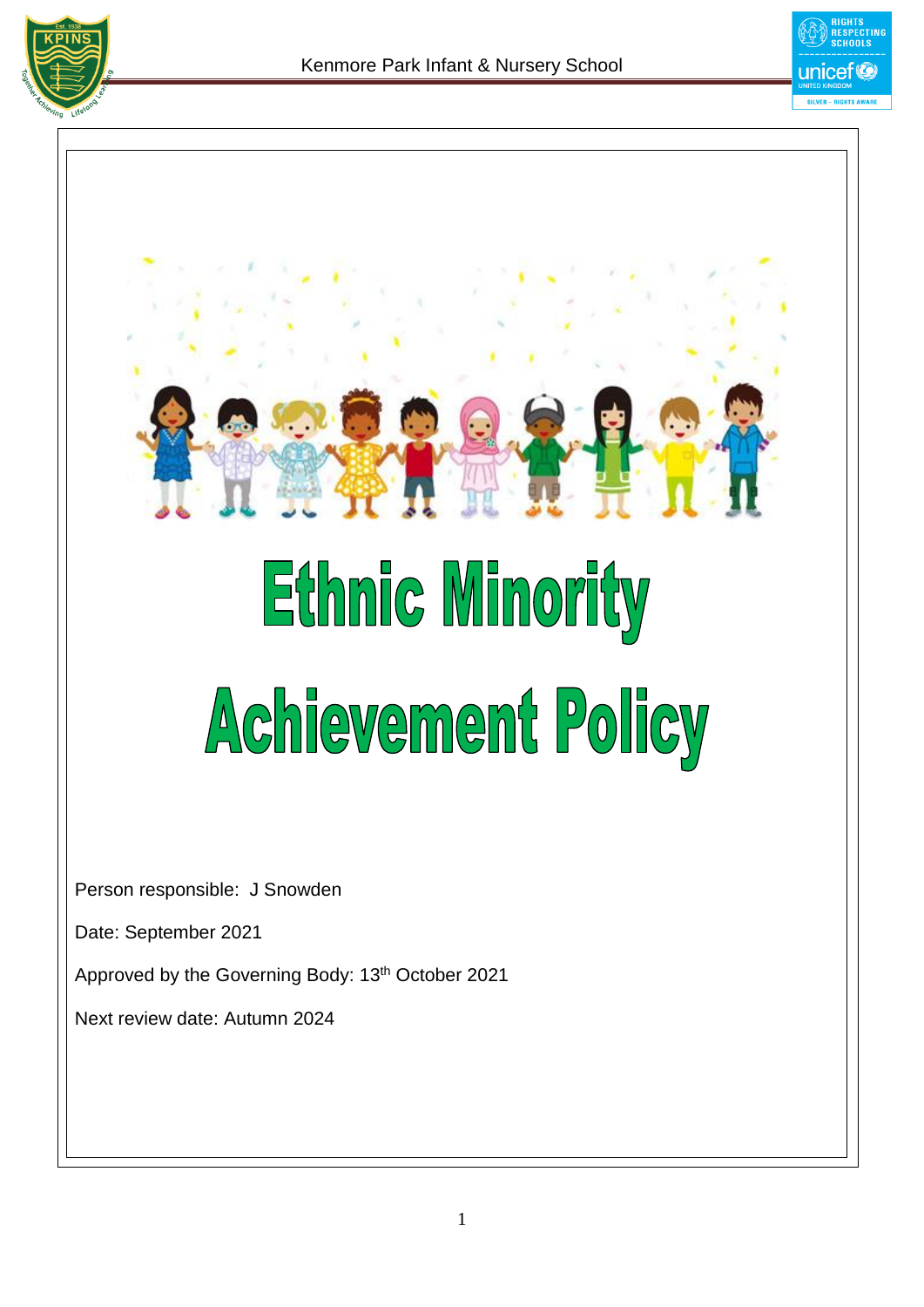



# **Ethnic Minority Achievement Policy.**

# **1 Introduction**

**1.1** *Kenmore Park has many pupils who can speak a language other than English. Children at Kenmore Park Infant & Nursery School have differing levels of English, ranging from those who are virtual beginners to those who can function at very high levels. In short, Kenmore Park Infant & Nursery School has a diverse wealth of language and culture.*

*(UNCRC Article 22: If a child is a refuge, governments must ensure that they have the same rights as any other child.* 

*Article 30: Every child has the right to learn and use a language customs and religion of their family).*

*1.2 In our school the teaching and learning, achievements, attitudes and well-being of all our children are important. We encourage all our children to achieve the highest possible standards. We do this through taking account of each child's life experiences and needs.*

**1.3** *A number of our children have particular learning and assessment requirements, which are linked to their progress in learning English as an additional language.*

**1.4** *Children who are learning English as an additional language have skills and knowledge about language similar to monolingual English-speaking children. Their ability to participate in the full curriculum may be in advance of their communicative skills in English.*

#### **2 Aims and objectives**

**2.1** To have high expectations of ethnic minority pupils and to give these pupils the resources and opportunities to operate at their optimum level of achievement.

**2.2** To encourage pupils to value themselves as individuals and to value not only their own language and culture but those of others, celebrating differences as well as similarities.

**2.3** To promote a positive image in the wider community by utilising the skills and expertise of members of all ethnic communities.

**2.4** To create a supportive learning framework which ensures that the emotional and pastoral needs of all ethnic minority pupils are met.

**2.5** To involve parents and carers in the life of the school by encouraging home/school links.

**2.6** To monitor the achievement of all ethnic minority pupils.

**2.7** *The National Curriculum secures entitlement for all children to a number of areas of learning and gives them the opportunity to develop the knowledge, understanding, skills and attitudes that are necessary for their self-fulfilment and development as responsible citizens. We promote the principles of fairness and justice for all through the education that we provide in our school.*

*2.8 The aim of this policy is to help ensure that we meet the full range of needs of those children who are learning English as an additional language. This is in line with the requirements of the Race Relations Acts 1976 & 2000.*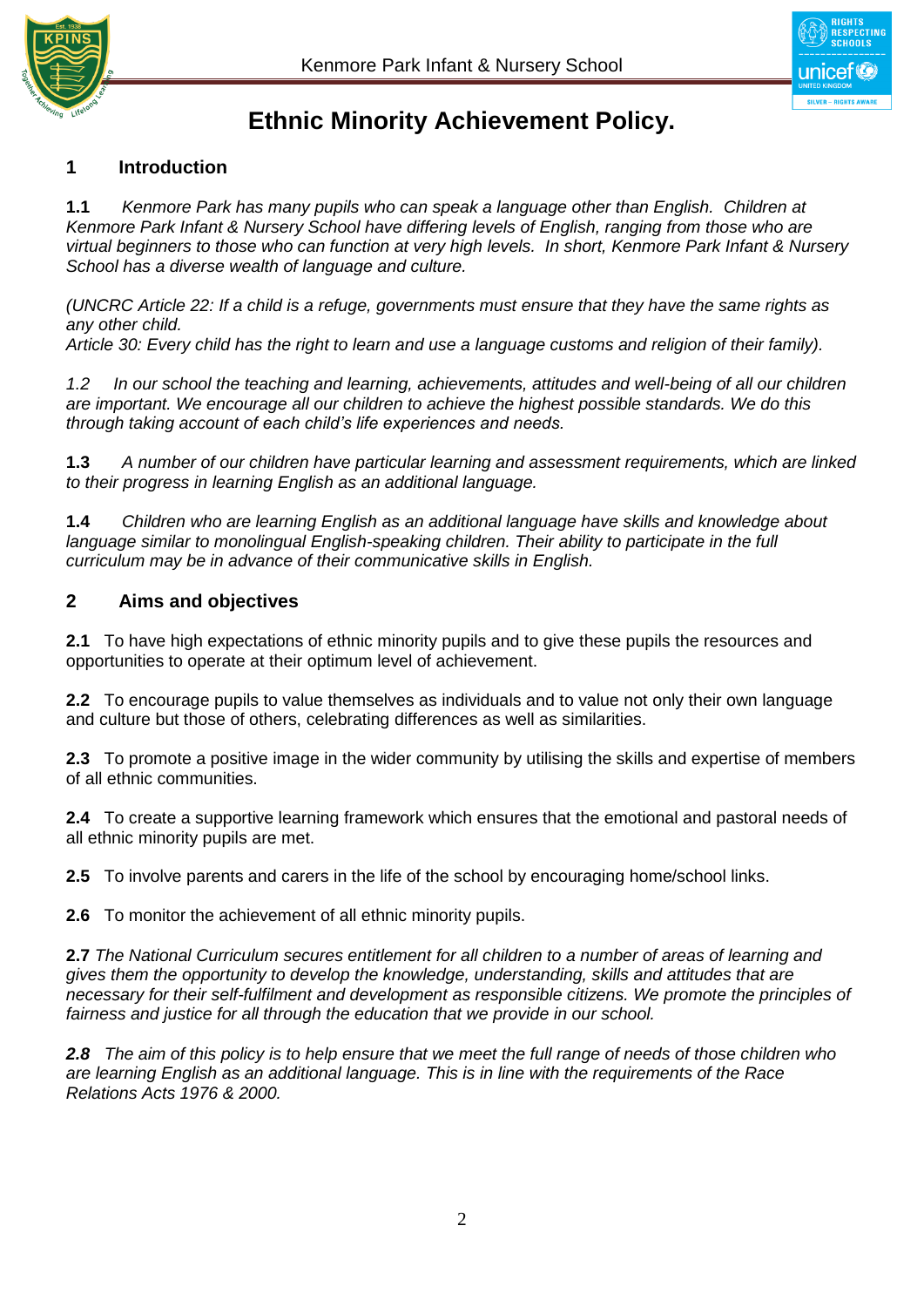



## **3 Teaching and learning style**

**3.1** *In our school all teachers have a responsibility for teaching English as well as subject content. Ethnic minority pupils are integrated into classes in order to benefit from their peers. All teachers take action to help children who are learning English as an additional language by various means:*

*3.1a developing their spoken and written English by:*

- $\bullet$
- *ensuring that vocabulary work covers the technical as well as the everyday meaning of key words, metaphors and idioms (when appropriate and applicable);*
- *explaining how speaking and writing in English are structured for different purposes across a range of subjects;*
- *providing a range of reading materials that highlight the different ways in which English is used;*
- *ensuring that there are effective opportunities for talking, and that talking is used to support writing;*
- *encouraging children to transfer their knowledge, skills and understanding of one language to another;*
- *building on children's experiences of language at home and in the wider community, so that their developing uses of English and other languages support one another;*
- $\bullet$
- **3.1b** *ensuring access to the curriculum and to assessment by:*
	- *using accessible texts and materials that suit children's ages and levels of learning;*
	- *providing support through computing, 'video' or audio materials, dictionaries and translators, readers and amanuenses;*
	- *using the home or first language where appropriate and possible*

# **4 Curriculum access**

*4.1 All children in our school follow the curricular requirements of the Early Years Foundation Stage and the National Curriculum.* 

**4.2** *Most language support is provided within mainstream classrooms. This involves the Teacher/Teaching Assistant/Parent Ambassador working with individual children or small groups of children within the class. Children are withdrawn from the classroom individually or in small groups when doing so would benefit their learning e.g. in a place in which there are more support materials or in order to teach using the children's first language.* 

**4.3** *In the Early Years Foundation Stage we plan opportunities for children to develop their English, and we provide support to help them take part in activities.*

**4.4** *The Early Years Foundation Stage helps children learning English as an additional language by:*

- *building on children's experiences of language at home and in the wider community, so that their developing uses of English and of other languages support one another;*
- *providing a range of opportunities for children to engage in speaking and listening activities in English with peers and adults;*
- *providing bilingual support to extend vocabulary;*
- *providing a variety of writing in the children's home language as well as in English;*
- *providing opportunities for children to hear their home languages as well as English.*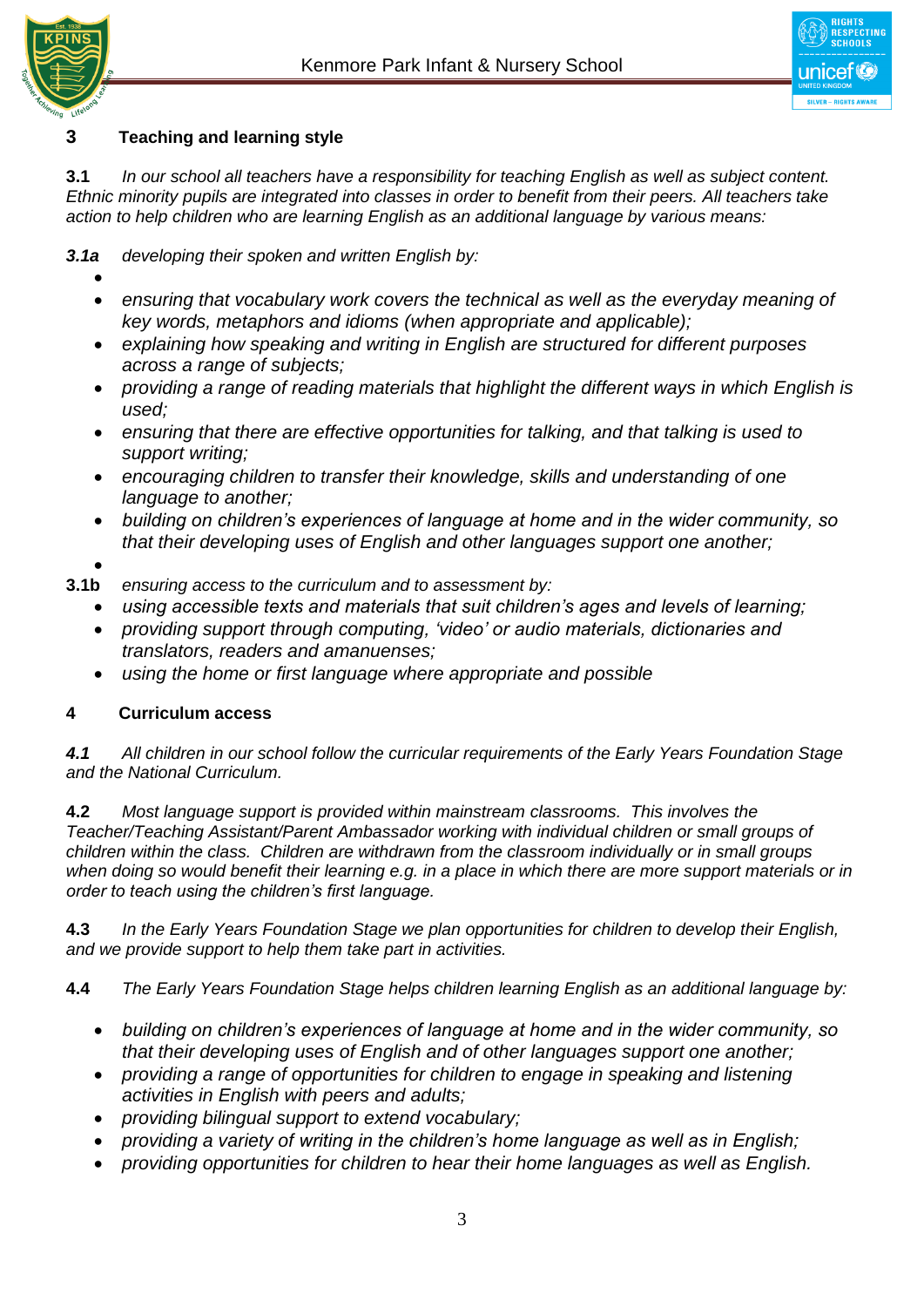



### **5 Assessment**

*5***.1** *Children may be supported using a variety of interventions for example, an EMA child requiring support in phonics to improve their reading will have a baseline assessment of their skills prior to the intervention, followed by a final or summative assessment at the end of the intervention. Any child involved in an explicit English Language intervention will be assessed prior to the intervention in Speaking and Listening, Reading and Writing using the Language in Common QCA steps. A final assessment will then be taken when the intervention is due to end. Our school uses Harrow's Ethnic Minority Achievement Service Foundation Stage Profile to assess the speaking and listening of EAL pupils within Reception. A bench mark is taken in October. A later, summative assessment is performed in June.* 

*5.2 All children are supported through quality-first teaching. Children's whose English is at a low level are assessed using the Language In Common (LInC) steps. When a language intervention is put in place, the children are assessed to provide a baseline from which progress is tracked half-termly.* 

**5.2** *The school follows statutory advice regarding support which can be given in assessments such as KS1 SATS*

#### *6 Monitoring and Evaluation.*

*The effectiveness of this policy is measured by:*

*6.1 The number of ethnic minority pupils who progress from an initial to a further stage of support and from a further stage of support to being able to function independently.*

*6.2 The achievement of ethnic minority pupils in KS1 reading and writing teacher assessment and tests (Year 2).*

*6.3 The way in which ethnic minority pupils and refugee children are successfully integrated into Kenmore Park Infant & Nursery School.*

*6.4 The harmony which exists between the ethnic minority groups in school.*

*6.5 Displays and celebrations celebrating the diversity of cultures in the school.*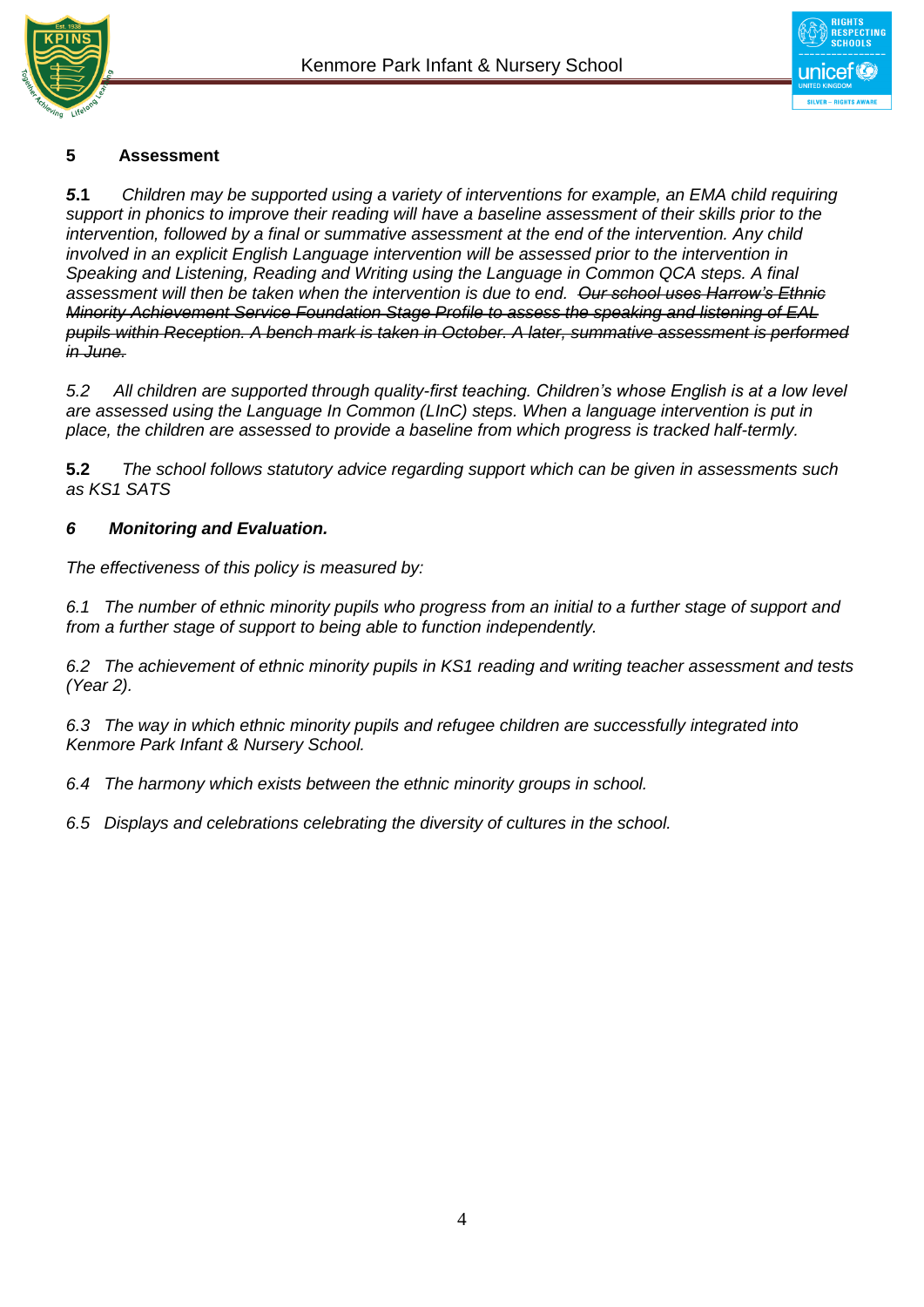



#### *Guidelines for working with English as an additional language (E.A.L) pupils in the classroom.*

#### *Introduction*

*At Kenmore Park Infant & Nursery School, the children for whom English is an additional language may include those whose competence in English ranges from being virtual beginners to those who are well on their way to acquiring very good literacy skills in English and their home language(s). For many of them speaking another language, as well as English, is a part of everyday life.*

*As a staff we believe that every individual, whatever their linguistic background, should be given equal access to the curriculum and we are committed to creating an atmosphere where pupils and parents feel valued and secure.*

*Aims*

- *to provide an environment in which all children feel secure in the knowledge that their home language(s) has an important role to play in their learning.*
- *to show all pupils and parents (not just those with English as an additional language) that what they have to offer is important and valued.*
- *to reflect the diversity of cultures and languages of our pupils, wherever possible, through displays, assemblies, music, drama, dance, classroom and library resources.*

*The importance of creating a positive atmosphere.*

*The impressions children and parents receive when they first come into school are very important. The presence of signs around school and in the classroom in different languages, the sight of familiar play materials, can help to establish a welcoming environment in which cultural and linguistic diversity are seen to be recognised and respected.*

*How to create a positive and welcoming atmosphere.*

*Ensure that all children are involved in all mainstream activities, both inside and outside the classroom. When possible, have applicable dual language texts which the children are able to access within the classroom and library. Include dual language texts in the 'home' reading selection.* 

*Humanities – think about the multicultural aspects, try to include materials from a range of linguistic and cultural backgrounds e.g. books, pictures, writing, artefacts.*

*Home Corner – include dressing up clothes from different cultures, backgrounds, cooking implements etc.*

*Class shop – whatever type, think about the goods which could be sold reflecting different cultural backgrounds. E.g. greengrocers – exotic fruit and veg. Newsagents – paper and magazines in different languages.*

#### *Coping with a new beginner in English.*

*Use other E.A.L. children in the class/school for interpreting and buddies. Where possible put a new child in a class with a child who speaks a common language. Allow for the fact that E.A.L. learners initially tire easily when having to listen to English all day.*